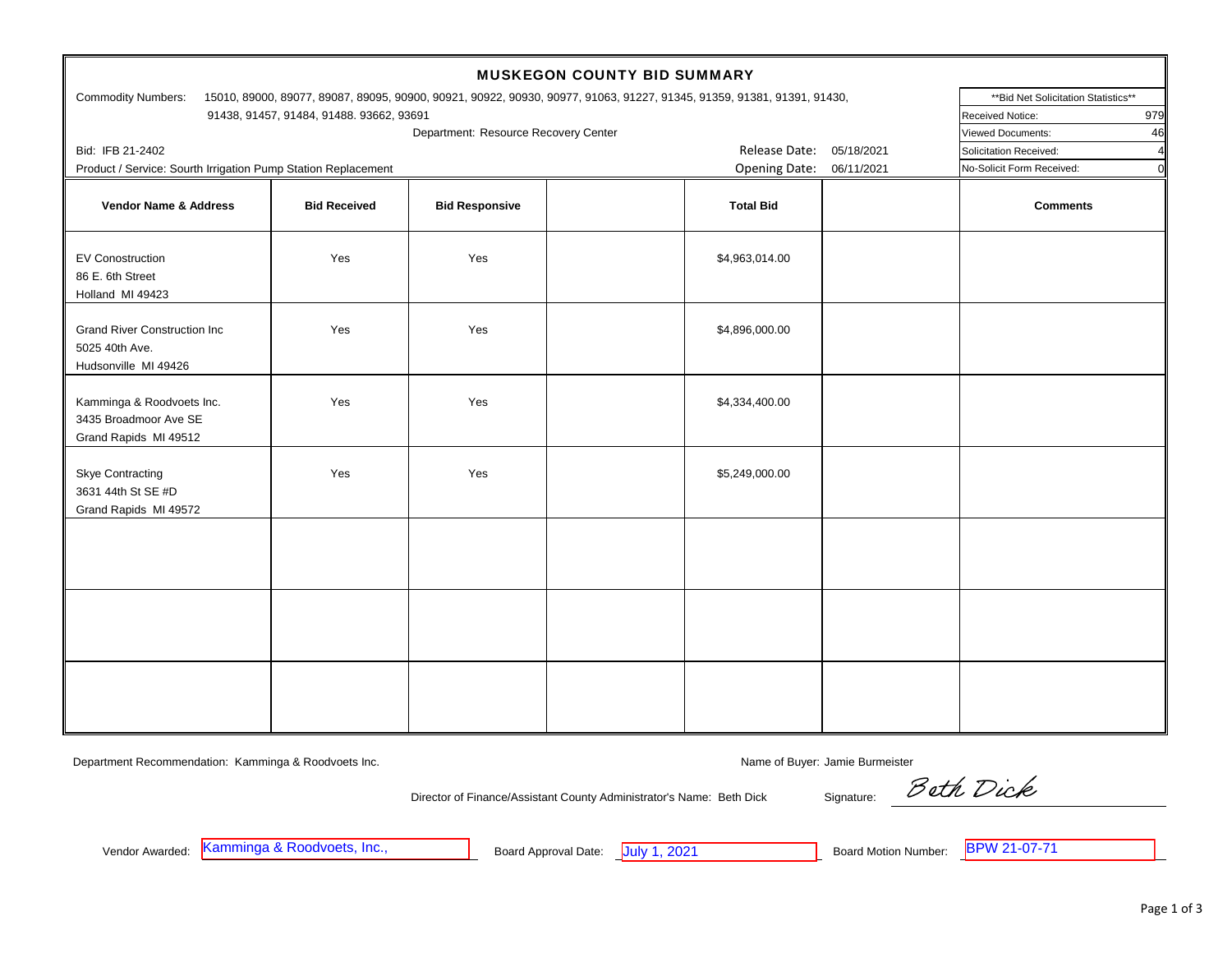| <b>MUSKEGON COUNTY BID SUMMARY</b>                                                                                                        |                             |                      |                         |                       |                               |                           |                                      |
|-------------------------------------------------------------------------------------------------------------------------------------------|-----------------------------|----------------------|-------------------------|-----------------------|-------------------------------|---------------------------|--------------------------------------|
|                                                                                                                                           |                             |                      |                         |                       |                               |                           | ** Bid Net Solicitation Statistics** |
| Commodity Numbers: 15010, 89000, 89077, 89087, 89095, 90900, 90921, 90922, 90930, 90977, 91063, 91227, 91345, 91359, 91381, 91391, 91430, |                             |                      |                         |                       |                               | Received Notice:          | 979                                  |
| 91438, 91457, 91484, 91488. 93662, 93691                                                                                                  |                             |                      |                         |                       |                               | Viewed Documents:         | 46                                   |
| Bid: IFB 21-2402<br>Department: Resource Recovery Center                                                                                  |                             |                      |                         | Release Date:         | 05/18/2021                    | Solicitation Received:    | 4                                    |
| Product / Service: Sourth Irrigation Pump Station Replacement                                                                             |                             |                      |                         | Opening Date:         | 06/11/2021                    | No-Solicit Form Received: | $\Omega$                             |
|                                                                                                                                           | <b>Motor Control Center</b> |                      | <b>Isolation Valves</b> | <b>Control Valves</b> | <b>Vertical Turbine Pumps</b> | <b>Flexible Rake Bar</b>  |                                      |
| <b>Vendor Name &amp; Address</b>                                                                                                          | <b>Eaton Freedom Series</b> | Alternate            | <b>DeZurik</b>          | Kennedy               | Goulds                        | Duperon                   |                                      |
|                                                                                                                                           |                             |                      |                         |                       |                               |                           |                                      |
|                                                                                                                                           |                             |                      |                         |                       |                               |                           |                                      |
| <b>EV Conostruction</b>                                                                                                                   | \$77,583.00                 | No Bid               | \$69,777.00             | \$90,355.00           | \$820,379.00                  | \$554,630.00              |                                      |
| 86 E. 6th Street                                                                                                                          |                             |                      |                         |                       |                               |                           |                                      |
| Holland MI 49423                                                                                                                          |                             |                      |                         |                       |                               |                           |                                      |
| <b>Grand River Construction Inc</b>                                                                                                       |                             | No Bid               |                         |                       |                               |                           |                                      |
| 5025 40th Ave.                                                                                                                            | \$233,200.00                |                      | \$30,600.00             | \$52,550.00           | \$695,000.00                  | \$470,000.00              |                                      |
| Hudsonville MI 49426                                                                                                                      |                             |                      |                         |                       |                               |                           |                                      |
|                                                                                                                                           |                             |                      |                         |                       |                               |                           |                                      |
| Kamminga & Roodvoets Inc.                                                                                                                 | \$233,200.00                | \$33,600.00          | \$32,436.00             | \$55,703.00           | \$736,912.00                  | \$498,200.00              |                                      |
| 3435 Broadmoor Ave SE                                                                                                                     |                             | <b>AB MCC</b>        |                         |                       |                               |                           |                                      |
| Grand Rapids MI 49512                                                                                                                     |                             |                      |                         |                       |                               |                           |                                      |
|                                                                                                                                           |                             |                      |                         |                       |                               |                           |                                      |
| <b>Skye Contracting</b>                                                                                                                   | \$233,200.00                | \$12,245.00          | \$30,600.00             | \$52,550.00           | \$695,200.00                  | \$470,000.00              |                                      |
| 3631 44th St SE #D                                                                                                                        |                             | <b>Allen Bradley</b> |                         |                       |                               |                           |                                      |
| Grand Rapids MI 49572                                                                                                                     |                             |                      |                         |                       |                               |                           |                                      |
|                                                                                                                                           |                             |                      |                         |                       |                               |                           |                                      |
|                                                                                                                                           |                             |                      |                         |                       |                               |                           |                                      |
|                                                                                                                                           |                             |                      |                         |                       |                               |                           |                                      |
|                                                                                                                                           |                             |                      |                         |                       |                               |                           |                                      |
|                                                                                                                                           |                             |                      |                         |                       |                               |                           |                                      |
|                                                                                                                                           |                             |                      |                         |                       |                               |                           |                                      |
|                                                                                                                                           |                             |                      |                         |                       |                               |                           |                                      |
|                                                                                                                                           |                             |                      |                         |                       |                               |                           |                                      |
|                                                                                                                                           |                             |                      |                         |                       |                               |                           |                                      |
|                                                                                                                                           |                             |                      |                         |                       |                               |                           |                                      |
|                                                                                                                                           |                             |                      |                         |                       |                               |                           |                                      |
|                                                                                                                                           |                             |                      |                         |                       |                               |                           |                                      |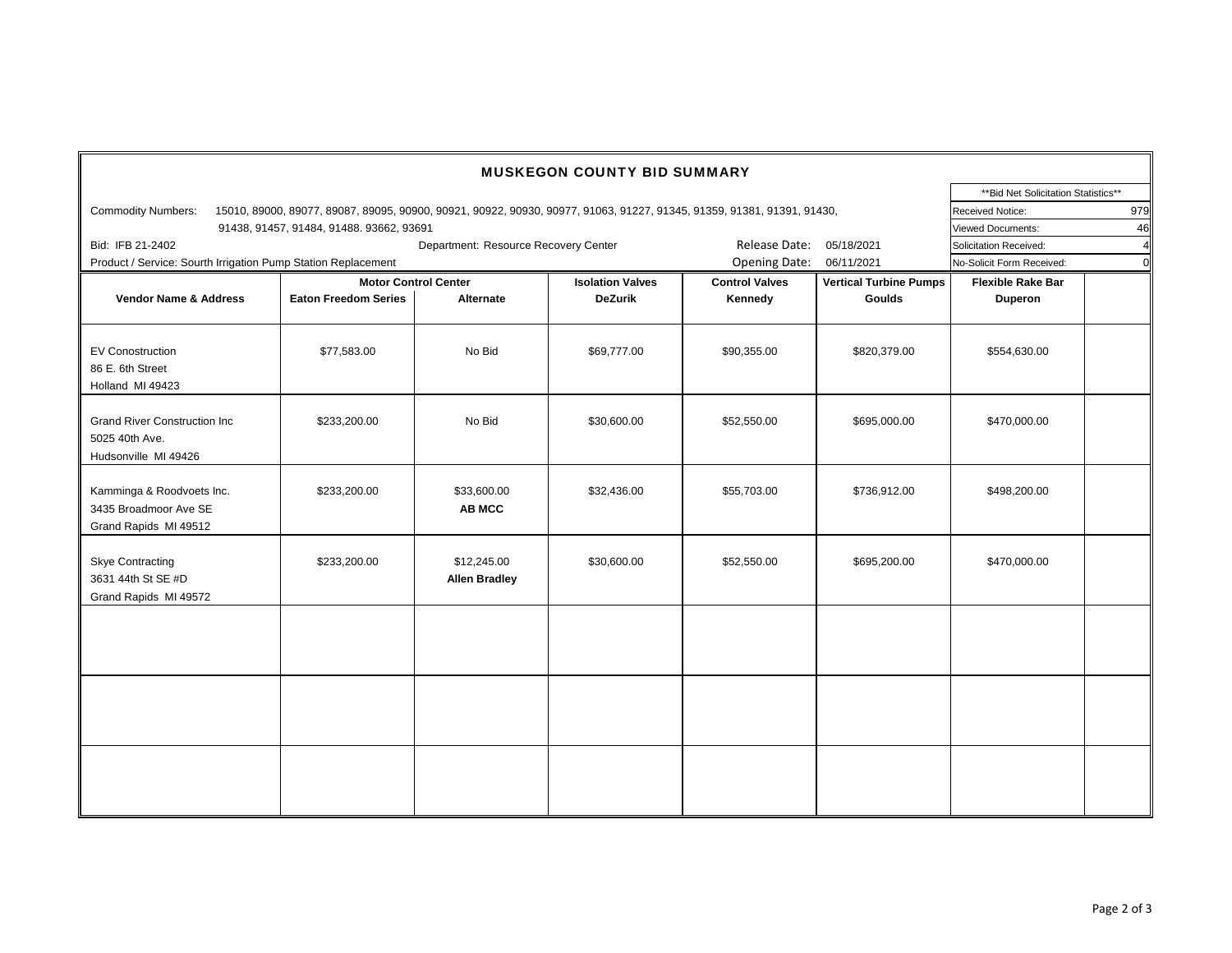| <b>MUSKEGON COUNTY BID SUMMARY</b>                                                                                                        |                                      |                                      |                               |                          |            |                           |                |  |
|-------------------------------------------------------------------------------------------------------------------------------------------|--------------------------------------|--------------------------------------|-------------------------------|--------------------------|------------|---------------------------|----------------|--|
|                                                                                                                                           | ** Bid Net Solicitation Statistics** |                                      |                               |                          |            |                           |                |  |
| Commodity Numbers: 15010, 89000, 89077, 89087, 89095, 90900, 90921, 90922, 90930, 90977, 91063, 91227, 91345, 91359, 91381, 91391, 91430, |                                      |                                      |                               |                          |            | Received Notice:          | 979            |  |
| 91438, 91457, 91484, 91488. 93662, 93691                                                                                                  |                                      | Viewed Documents:                    | 46                            |                          |            |                           |                |  |
| Bid: IFB 21-2402                                                                                                                          |                                      | Department: Resource Recovery Center |                               | Release Date: 05/18/2021 |            | Solicitation Received:    | $\overline{4}$ |  |
| Product / Service: Sourth Irrigation Pump Station Replacement                                                                             |                                      |                                      |                               | Opening Date:            | 06/11/2021 | No-Solicit Form Received: | $\overline{0}$ |  |
| Vendor Name & Address                                                                                                                     | <b>Temporary Bypass</b><br>Piping    | <b>Add/Deduct</b><br>per lineal foot | <b>Internal Joint Sealing</b> |                          |            | <b>Comments</b>           |                |  |
| <b>EV Conostruction</b><br>86 E. 6th Street<br>Holland MI 49423                                                                           | \$79,623.00                          | \$110.10                             | \$48,618.00                   |                          |            |                           |                |  |
| <b>Grand River Construction Inc</b><br>5025 40th Ave.<br>Hudsonville MI 49426                                                             | \$52,990.00                          | \$71.00                              | \$52,700.00                   |                          |            |                           |                |  |
| Kamminga & Roodvoets Inc.<br>3435 Broadmoor Ave SE<br>Grand Rapids MI 49512                                                               | \$31,900.00                          | \$55.00                              | \$56,540.00                   |                          |            |                           |                |  |
| <b>Skye Contracting</b><br>3631 44th St SE #D<br>Grand Rapids MI 49572                                                                    | \$31,500.00                          | \$110.00                             | \$61,000.00                   |                          |            |                           |                |  |
|                                                                                                                                           |                                      |                                      |                               |                          |            |                           |                |  |
|                                                                                                                                           |                                      |                                      |                               |                          |            |                           |                |  |
|                                                                                                                                           |                                      |                                      |                               |                          |            |                           |                |  |